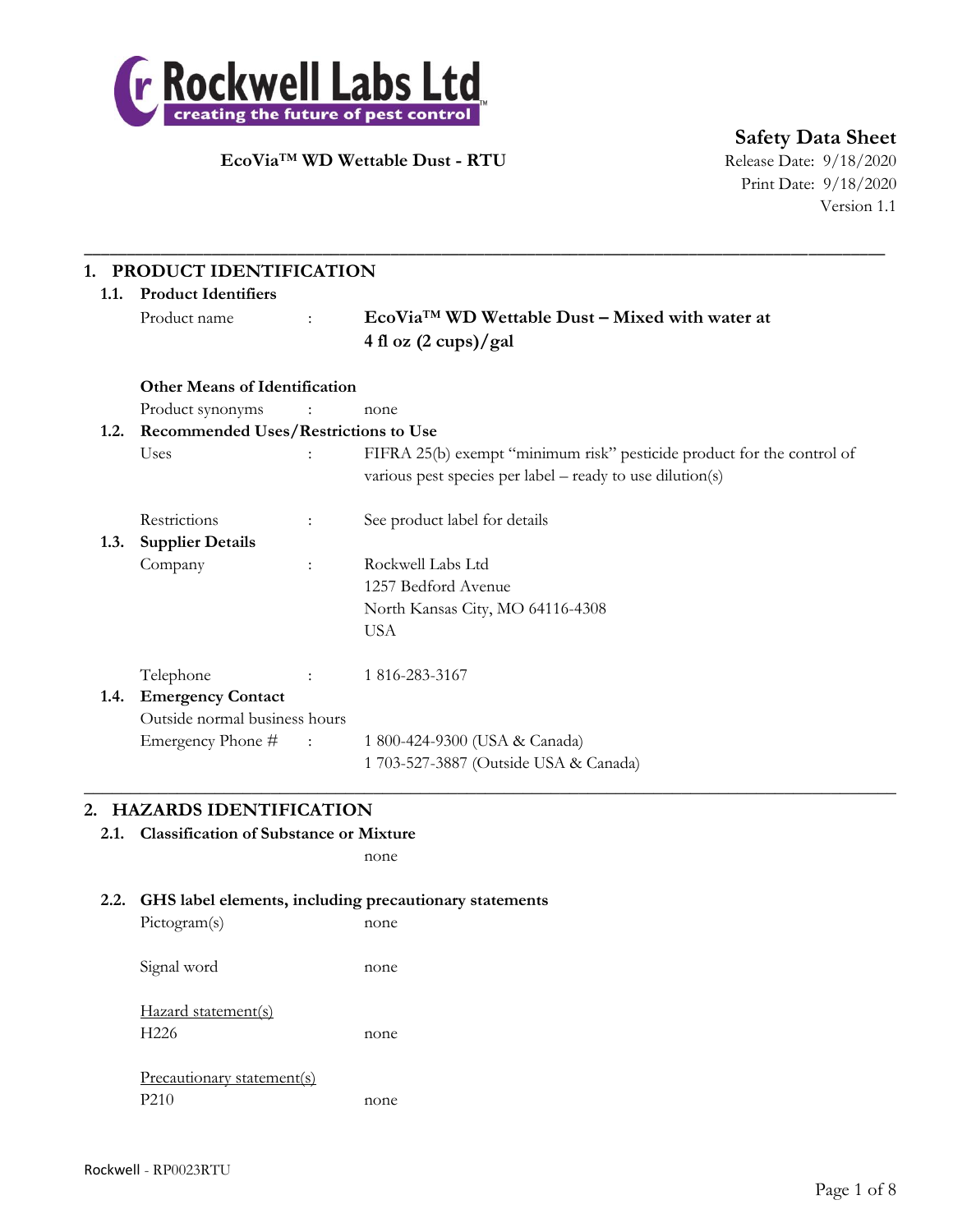

**Safety Data Sheet**

Print Date: 9/18/2020 Version 1.1

### **2.3. Other hazards which do not result in classification**

none

# **3. COMPOSITION/INFORMATION ON INGREDIENTS**

### **3.1. Substances**

No data available

### **3.2. Mixtures**

Hazardous component(s) or components of note:

| $\sim$<br>hemical<br>Identity | $\sqrt{0}$<br>ontains<br>W/W<br>''a | ,,,    | $\sim$<br>lazard<br>lassification |
|-------------------------------|-------------------------------------|--------|-----------------------------------|
| none                          | ------                              | ------ | ------                            |
|                               |                                     |        |                                   |

**\_\_\_\_\_\_\_\_\_\_\_\_\_\_\_\_\_\_\_\_\_\_\_\_\_\_\_\_\_\_\_\_\_\_\_\_\_\_\_\_\_\_\_\_\_\_\_\_\_\_\_\_\_\_\_\_\_\_\_\_\_\_\_\_\_\_\_\_\_\_\_\_\_\_**

### **4. FIRST AID MEASURES**

### **4.1. Description of first aid measures**

### **General advice**

Consult a physician or poison control center. Provide this safety data sheet to medical personnel. Move out of hazardous areas.

### **If inhaled**

Move person to fresh air. If person is not breathing, call 911 or an ambulance, then give artificial respiration, preferably mouth to mouth if possible. Call a poison control center or doctor for further treatment advice.

### **In case of skin contact**

Take off contaminated clothing. Rinse skin immediately with plenty of water for 15-20 minutes. Call a poison control center or doctor for treatment advice.

### **In case of eye contact**

Hold eye open and rinse slowly and gently with water for 15-20 minutes. Remove contact lenses, if present, after the first five minutes, then continue rinsing eye. Call a poison control center or doctor for treatment advice.

### **If swallowed**

Call a poison control center or doctor for treatment advice. Have person sip a glass of water if able to swallow. Do not induce vomiting unless told to do so by a poison control center or doctor. Do not give anything by mouth to an unconscious person.

- **4.2. Most important symptoms and effects, both acute and delayed** No data available
- **4.3. Indication of any immediate medical attention and special treatment needed, if necessary** None known

## **5. FIRE FIGHTING MEASURES**

### **5.1. Extinguishing media**

Suitable extinguishing media: use water spray, alcohol-resistant foam, dry chemical or carbon dioxide.

 $\_$  , and the set of the set of the set of the set of the set of the set of the set of the set of the set of the set of the set of the set of the set of the set of the set of the set of the set of the set of the set of th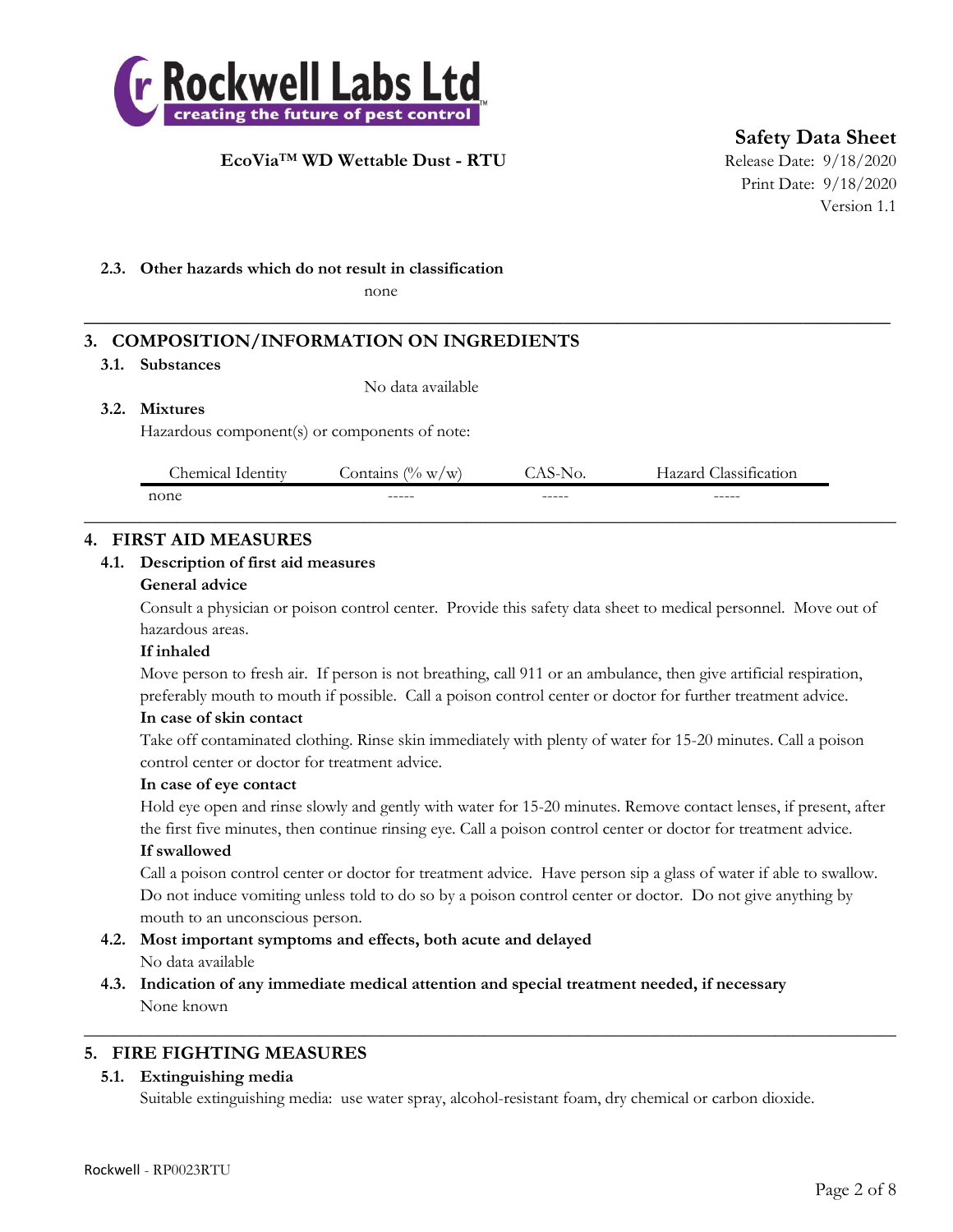

**Safety Data Sheet**

Print Date: 9/18/2020 Version 1.1

- **5.2. Specific hazards arising from the chemical** Oxides of carbon, nitrogen, and sulfur.
- **5.3. Special protective equipment and precautions for fire fighters** Wear self contained breathing apparatus for firefighting if deemed necessary. Additional information: none.
- **5.4. Further information** No data available

## **6. ACCIDENTAL RELEASE MEASURES**

**6.1. Personal precautions, protective equipment and emergency procedures** Avoid contact with spilled product and contaminated surfaces. Evacuate personnel to safe areas during emergencies. For safe handling instructions see section 7. For proper PPE see section 8.

 $\_$  , and the set of the set of the set of the set of the set of the set of the set of the set of the set of the set of the set of the set of the set of the set of the set of the set of the set of the set of the set of th

- **6.2. Environmental precautions** Prevent further leakage or spillage if safe to do so.
- **6.3. Methods and materials for containment and cleaning up** Wipe up any spilled material and dispose of according to instructions in section 13. Wash contaminated surfaces with soap and water.

 $\_$  , and the set of the set of the set of the set of the set of the set of the set of the set of the set of the set of the set of the set of the set of the set of the set of the set of the set of the set of the set of th

 $\_$  , and the set of the set of the set of the set of the set of the set of the set of the set of the set of the set of the set of the set of the set of the set of the set of the set of the set of the set of the set of th

# **7. HANDLING AND STORAGE**

## **7.1. Precautions for safe handling**

Handle in accordance with good industrial hygiene practices. Wash hands before eating, drinking, chewing gum, using tobacco or using the toilet. For additional precautions see section 2.2

## **7.2. Conditions for safe storage, including any incompatibilities**

Store upright in original container. Do not store where children or animals may gain access.

## **8. EXPOSURE CONTROLS/PERSONAL PROTECTION**

### **8.1. Control parameters**

Components with workplace parameters

| Component                                 | $CAS-N0$ . | Value | Control<br>parameters           | <b>Basis</b>    |
|-------------------------------------------|------------|-------|---------------------------------|-----------------|
|                                           | 7631-86-9  | TWA   | 6 mg/m <sup>3</sup>             | NIOSH REL       |
| Amorphous silicon<br>dioxide (silica gel) |            | TWA   | 80<br>$mg/m^3/\frac{9}{6}SiO_2$ | <b>OSHA PEL</b> |

## **8.2. Appropriate engineering controls**

Ensure relevant engineering controls are employed to prevent exceeding threshold values for the listed control parameters in section 8.1.

## **8.3. Individual protection measures, such as personal protective equipment**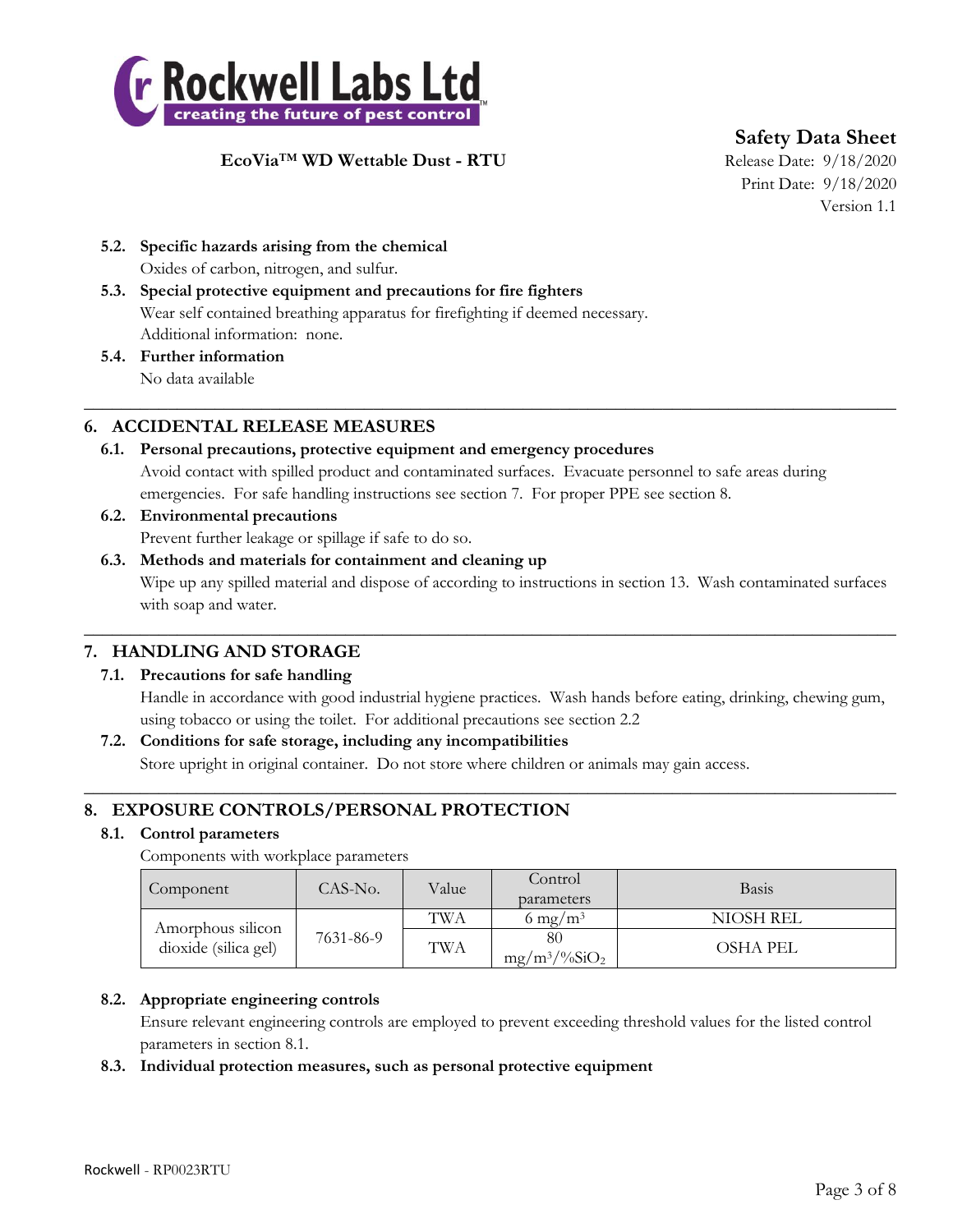

**Safety Data Sheet**

Print Date: 9/18/2020 Version 1.1

In normal use and handling conditions refer to the product label for required PPE. In all other cases the following recommendations would apply.

### **Eye/face protection**

Safety glasses or other similar eye protection conforming to ANSI Z87.1 standards recommended when handling product.

### **Skin protection**

Chemical resistant nitrile rubber or similarly compatible gloves recommended when handling product. Dispose of contaminated gloves after use in accordance with applicable local and state regulations. Wash exposed skin with soap and water immediately. Wash all contaminated clothing prior to reuse.

### **Respiratory protection**

Not required under normal use conditions. Chemical cartridge respirator with organic vapor cartridge recommended when risk assessment shows need for air-purifying respirators.

 $\_$  , and the set of the set of the set of the set of the set of the set of the set of the set of the set of the set of the set of the set of the set of the set of the set of the set of the set of the set of the set of th

### **Thermal hazards**

None known

## **9. PHYSICAL AND CHEMICAL PROPERTIES**

### **9.1. Information on basic physical and chemical properties**

| Appearance;                                      | White liquid               |
|--------------------------------------------------|----------------------------|
| Odor;                                            | Thyme                      |
| Odor threshold;                                  | No data available          |
| pH;                                              | No data available          |
| Melting point/freezing point;                    | No data available          |
| Initial boiling point and boiling<br>range;      | No data available          |
| Flash point;                                     | $> 200$ °F (93 °C)         |
| Evaporation rate;                                | No data available          |
| Flammability (solid, gas);                       | No data available          |
| Upper/lower flammability or<br>explosive limits; | No data available          |
| Vapor pressure;                                  | No data available          |
| Vapor density;                                   | No data available          |
| Relative density;                                | $0.99$ g/ml                |
| Solubility;                                      | Partially soluble in water |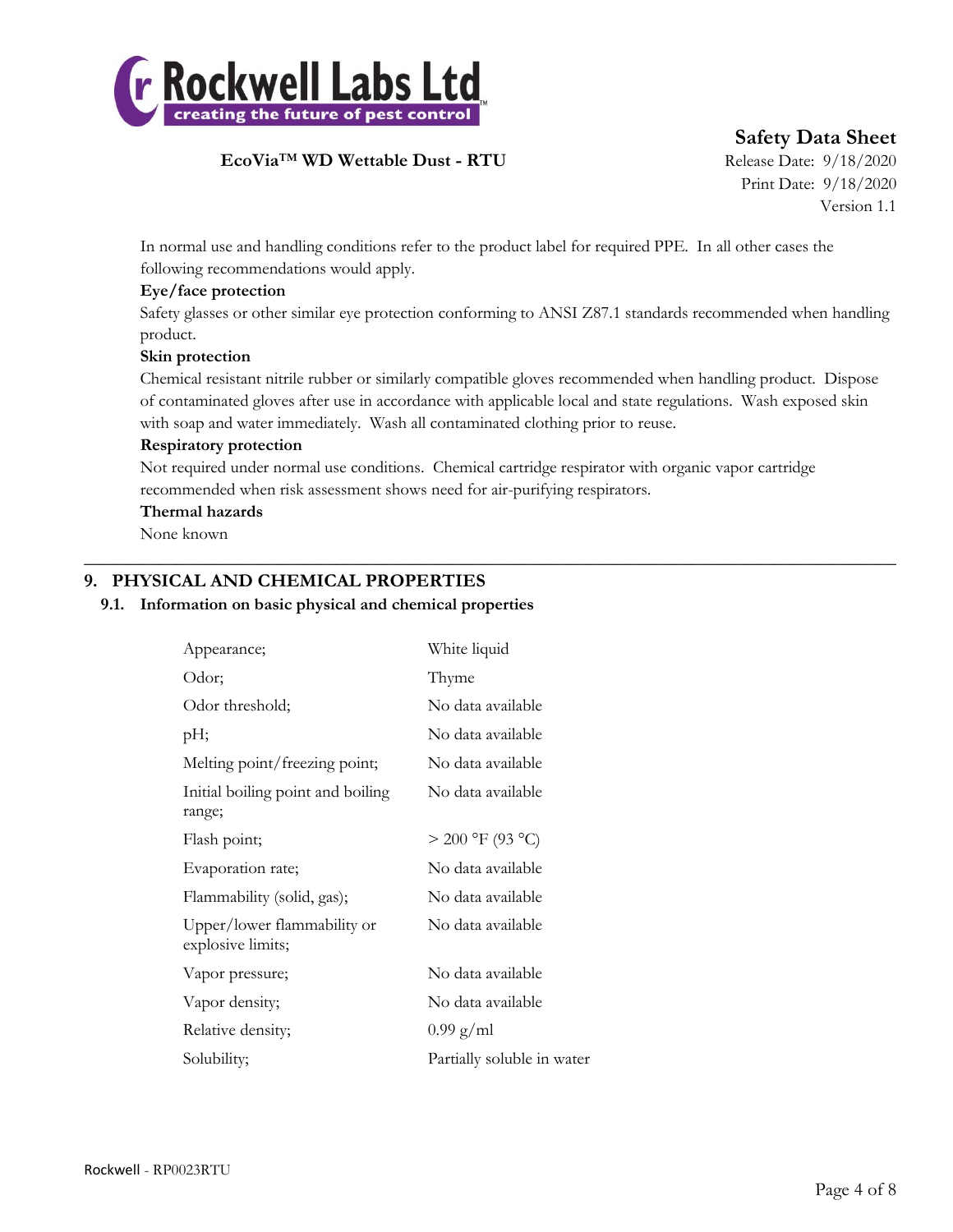

# **Safety Data Sheet**

Print Date: 9/18/2020 Version 1.1

| Partition coefficient: n-<br>octanol/water; | No data available        |
|---------------------------------------------|--------------------------|
| Auto-ignition temperature;                  | No data available        |
| Decomposition temperature;                  | No data available        |
| Viscosity;                                  | Similar to that of water |
|                                             |                          |

 $\_$  , and the set of the set of the set of the set of the set of the set of the set of the set of the set of the set of the set of the set of the set of the set of the set of the set of the set of the set of the set of th

 $\_$  , and the set of the set of the set of the set of the set of the set of the set of the set of the set of the set of the set of the set of the set of the set of the set of the set of the set of the set of the set of th

### **9.2. Additional Information**

No data available

## **10. STABILITY AND REACTIVITY**

#### **10.1. Reactivity**

No dangerous reactions known.

**10.2. Chemical stability** Stable under recommended storage conditions.

### **10.3. Possibility of hazardous reactions** No data available

**10.4. Conditions to avoid** No data available **Incompatible materials** Strong oxidizing agents. Strong reducing agents.

## **10.5. Hazardous decomposition products** Other decomposition products – no data available In the event of a fire: see Section 5

## **11. TOXICOLOGICAL INFORMATION**

**11.1. Information on toxicological effects Acute Toxicity Estimate (ATE)** LD50 Oral –  $\text{Rat}$  –  $>$  5000 mg/kg LD50 Dermal –  $\text{Rat}$  –  $>$  5000 mg/kg LD50 Inhalation – Rat – no data available **Skin corrosion/irritation** No data available **Serious eye damage/irritation** No data available **Respiratory or skin sensitization** No data available **Germ cell mutagenicity** No data available **Carcinogenicity**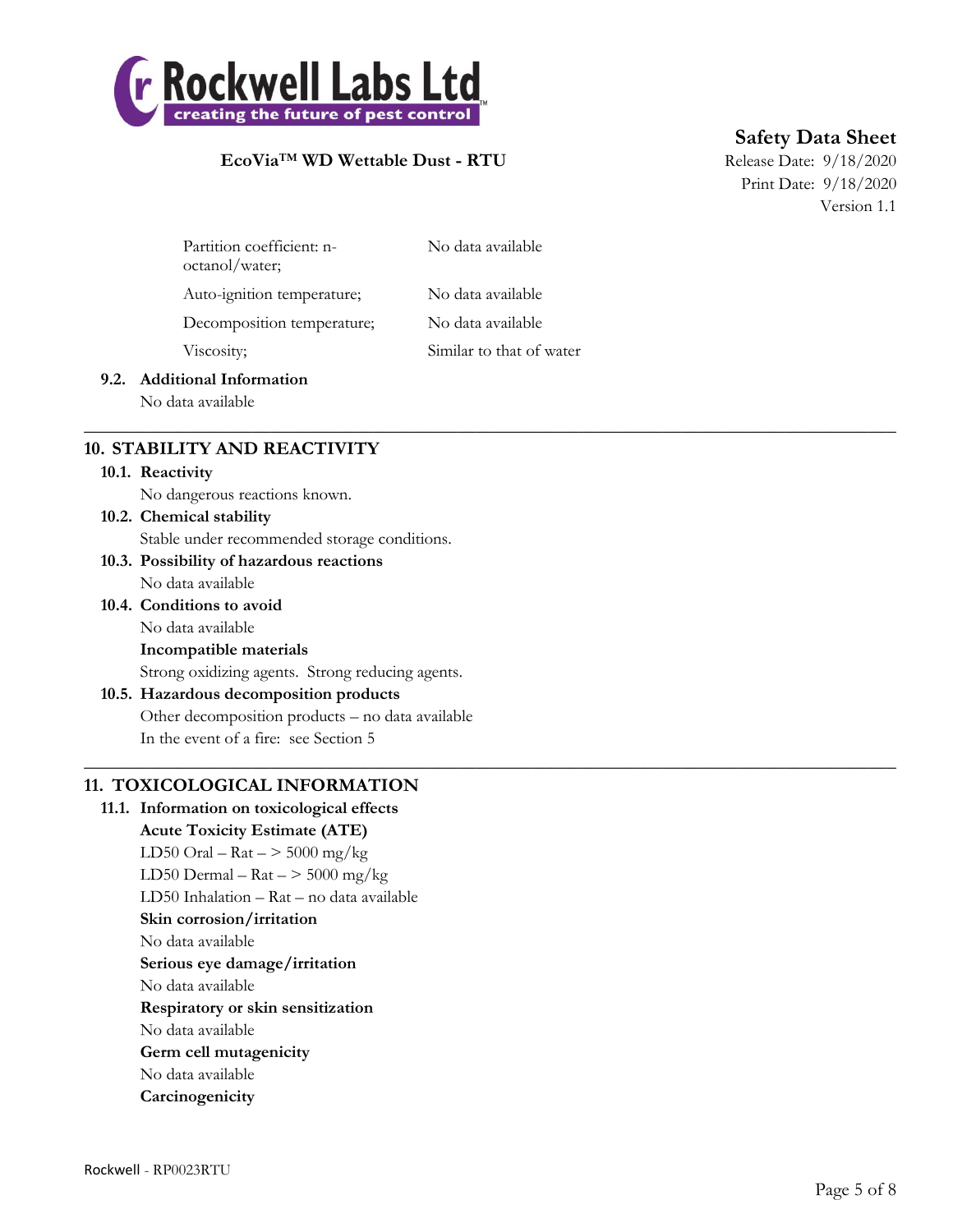

**Safety Data Sheet**

Print Date: 9/18/2020 Version 1.1

| IARC:                 | Category for silica, amorphous (7631-86-9) applies to silicas that may contain crystalline silica. |
|-----------------------|----------------------------------------------------------------------------------------------------|
|                       | The silica in this product is synthetic and does not contain crystalline silica. IARC: Category 3. |
| ACGIH:                | No component of this product presents at levels greater than or equal to $0.1\%$ is identified as  |
|                       | probable, possible or confirmed human carcinogen by ACGIH.                                         |
| NTP:                  | No component of this product presents at levels greater than or equal to $0.1\%$ is identified as  |
|                       | probable, possible or confirmed human carcinogen by NTP.                                           |
| OSHA:                 | No component of this product presents at levels greater than or equal to $0.1\%$ is identified as  |
|                       | probable, possible or confirmed human carcinogen by OSHA.                                          |
| Reproductive toxicity |                                                                                                    |
| No data available     |                                                                                                    |
|                       | Specific target organ toxicity $-$ single exposure                                                 |
| No data available     |                                                                                                    |
|                       | Specific target organ toxicity – repeated exposure                                                 |
| No data available     |                                                                                                    |
| Aspiration hazard     |                                                                                                    |
| No data available     |                                                                                                    |
| Other information     |                                                                                                    |
| No data available     |                                                                                                    |

## **12. ECOLOGICAL INFORMATION**

### **12.1. Toxicity**

**11.2.** 

 $12.3.$ 

 $12.4.$ 

 $12.5.$ 

| Toxicity to fish                    | $LC50 - P$ imephales promelas (fathead minnow) $-$ >1990 mg/l (96 hr) |
|-------------------------------------|-----------------------------------------------------------------------|
| Toxicity to daphnia                 | $EC50 - Daphnia$ magna (Water flea) $-$ >800 mg/l (96 hr)             |
| and other aquatic                   |                                                                       |
| invertebrates                       |                                                                       |
| 12.2. Persistence and degradability |                                                                       |
| No data available                   |                                                                       |
| 12.3. Bioaccumulative potential     |                                                                       |
| No data available                   |                                                                       |
| 12.4. Mobility in soil              |                                                                       |
| No data available                   |                                                                       |
| 12.5. Other adverse effects         |                                                                       |

 $\_$  , and the set of the set of the set of the set of the set of the set of the set of the set of the set of the set of the set of the set of the set of the set of the set of the set of the set of the set of the set of th

 $\_$  , and the set of the set of the set of the set of the set of the set of the set of the set of the set of the set of the set of the set of the set of the set of the set of the set of the set of the set of the set of th

No data available

### **13. DISPOSAL CONSIDERATIONS**

### **13.1. Disposal Methods.**

The best disposal method is to use the entire quantity per label directions. If it is necessary to dispose of unused material then follow the label instructions and relevant local, state and federal waste disposal guidelines. Product Disposal: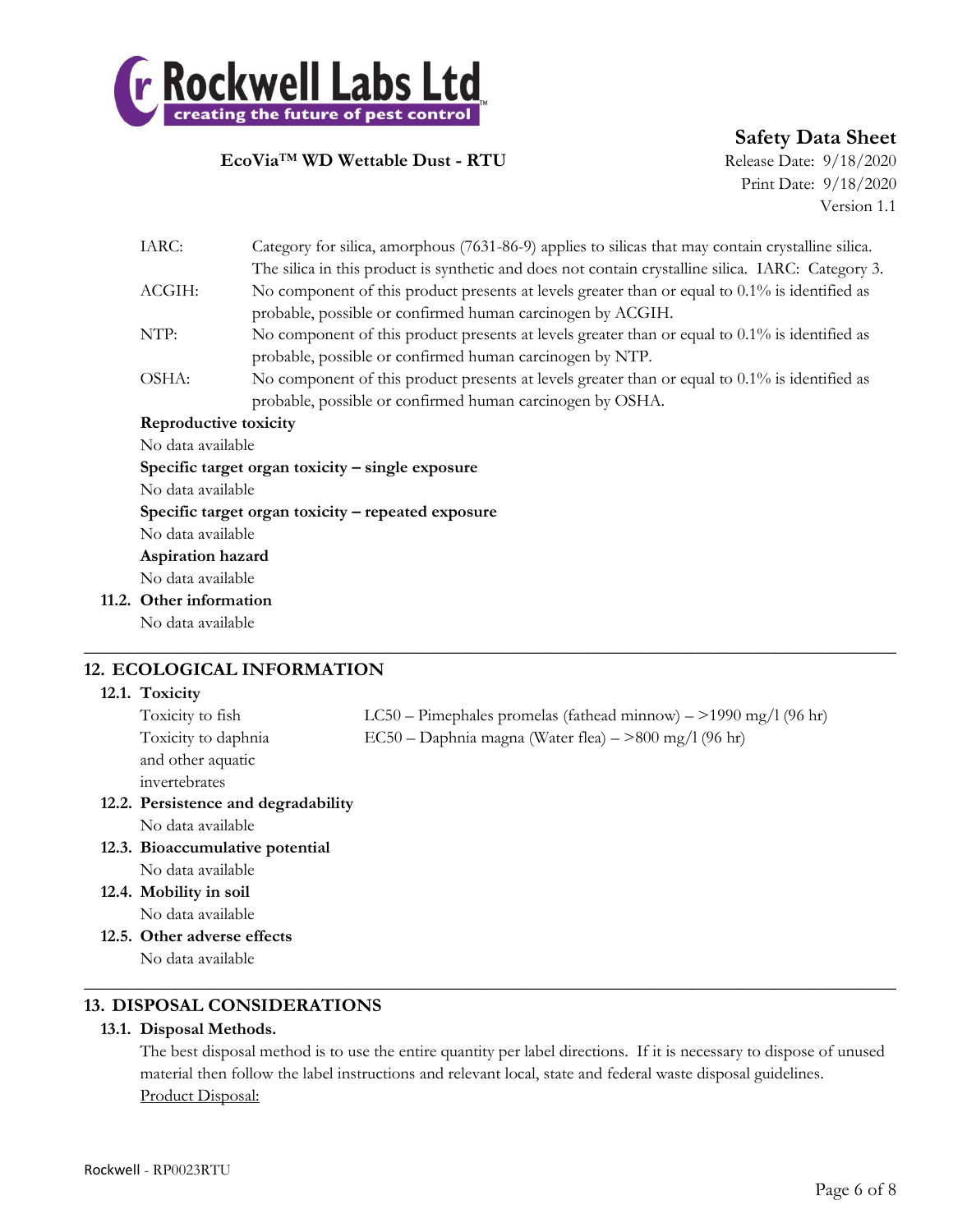

**Safety Data Sheet**

Print Date: 9/18/2020 Version 1.1

Do not contaminate water, food or feed by storage or disposal. Packaging Disposal: If empty: Place in trash or offer for recycling if available. If partly filled: Call your local solid waste agency or 1- 800-CLEANUP which is managed as a public-private partnership. See section 8 for proper PPE and precautionary handling measures.

 $\_$  , and the set of the set of the set of the set of the set of the set of the set of the set of the set of the set of the set of the set of the set of the set of the set of the set of the set of the set of the set of th

\_\_\_\_\_\_\_\_\_\_\_\_\_\_\_\_\_\_\_\_\_\_\_\_\_\_\_\_\_\_\_\_\_\_\_\_\_\_\_\_\_\_\_\_\_\_\_\_\_\_\_\_\_\_\_\_\_\_\_\_\_\_\_\_\_\_\_\_\_\_\_\_\_\_\_\_\_\_\_\_\_\_\_\_\_\_\_\_\_\_\_\_\_\_

# **14. TRANSPORT INFORMATION**

## **DOT**

Not dangerous goods **IMDG** Not dangerous goods **IATA** Not dangerous goods

## **15. REGULATORY INFORMATION**

This chemical is a FIFRA 25(b) Exempt pesticide product that is not registered by the Environmental Protection Agency but is subject to certain labeling requirements under various state pesticide laws. These requirements differ from the classification criteria and hazard information required for safety data sheets, and for workplace labels of non-pesticide chemicals. Following is the hazard information as required on the pesticide label:

### KEEP OUT OF THE REACH OF CHILDREN **CAUTION**

### **SARA 302 Components**

No chemicals in this material are subject to the reporting requirements of SARA Title III, Section 302.

### **SARA 313 Components**

The following components are subject to reporting levels established by SARA Title III, Section 313: Isopropyl alcohol – CAS-No. 67-63-0

### **SARA 311/312 Hazards**

None

### **California Proposition 65 Components**

This product does not contain any chemicals known to the state of California to cause cancer, birth defects, or reproductive harm.

### **TSCA**

All components of this product are listed, exempted, or excluded from listing on the U.S. Toxic Substances Control Act chemical substance inventory.

 $\_$  , and the set of the set of the set of the set of the set of the set of the set of the set of the set of the set of the set of the set of the set of the set of the set of the set of the set of the set of the set of th

## **16. OTHER INFORMATION**

### **Acronyms and abbreviations used**